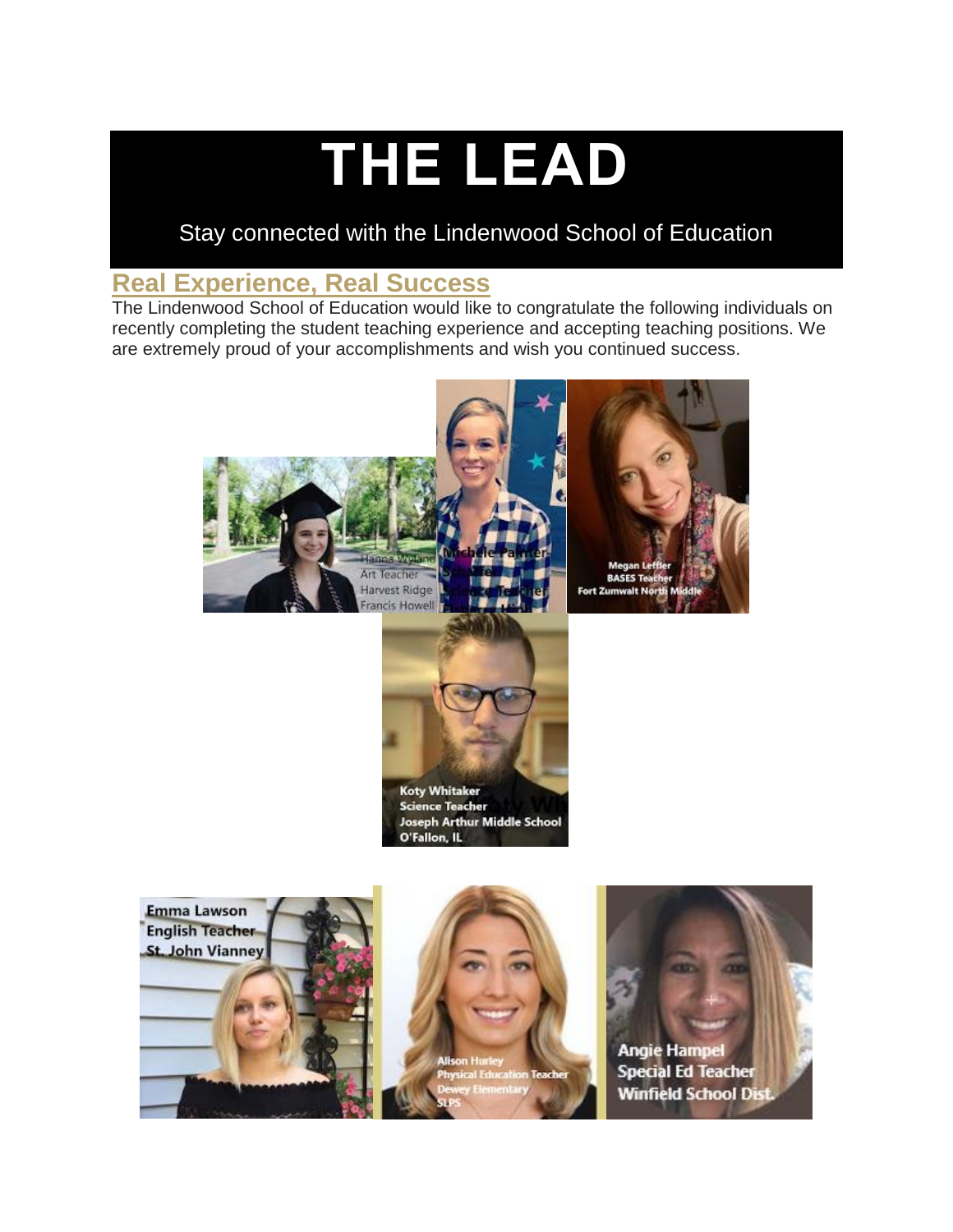



**Science Teacher Fox School District** 



Ariel Phythian<br>8th grade ELA<br>Avalon Middle<br>Santa Rosa County









**Gabrielle Kuna** 4th grade teacher.<br>Eagle Prep: Fox Pack School



Ashley Holdmeier<br>Early Childhood TA<br>Parkway School District

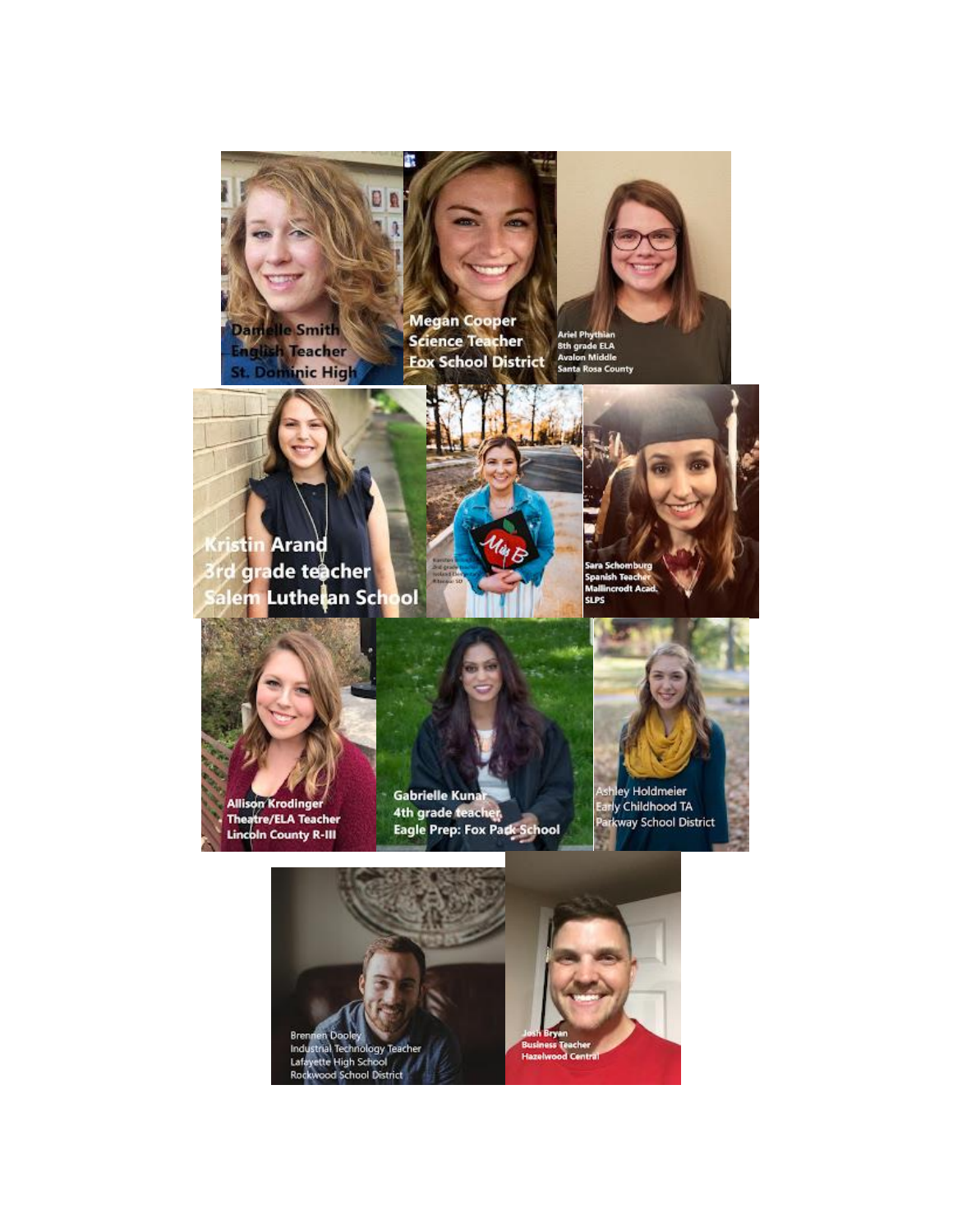



## **[Upcoming Release of New Strategic Plan](https://lindenwoodleadnews.blogspot.com/2019/08/upcoming-release-of-new-strategic-plan.html)**

Lindenwood University's School of Education is very pleased to release its 2019/23 strategic plan. The plan has been in development for over a year and is informed through extensive input from university professionals, students and out community stakeholders. We look forward to sharing this new strategic plan with you soon!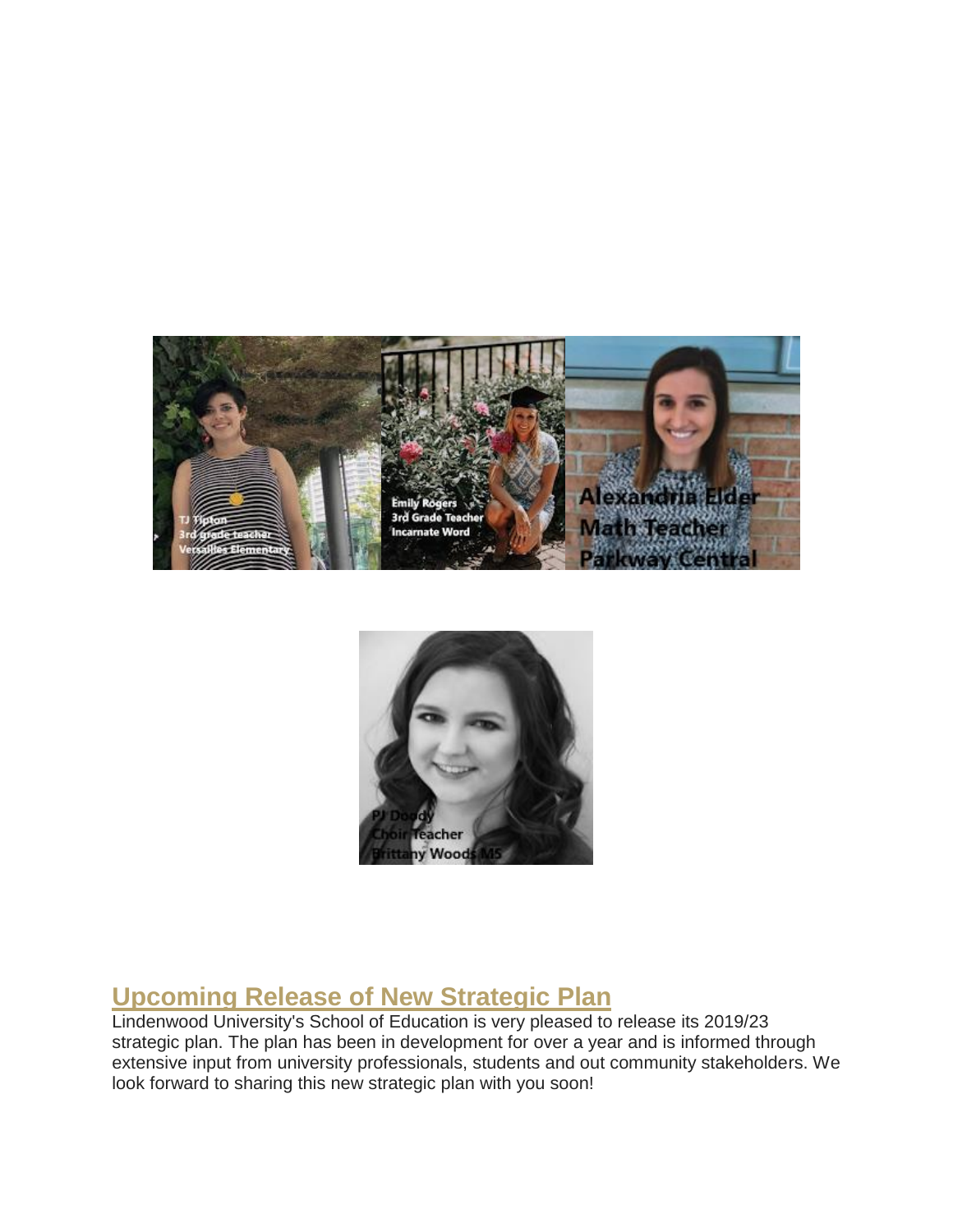# **[Dr. Vaux Brings Students Together to Collaborate on](https://lindenwoodleadnews.blogspot.com/2019/08/dr-vaux-brings-students-together-to.html)  [Dissertation Work](https://lindenwoodleadnews.blogspot.com/2019/08/dr-vaux-brings-students-together-to.html)**

Dr. Nicole Vaux is taking the summer months as an opportunity to meet up every few weeks in a Mid-Missouri centrally located public library with her dissertation students so they can collaborate on their writing. They even Zoom in a classmate from Germany. Those that are on vacation around the country, if they are wanting to, collaborate as well. Much progress is being made with each student's dissertation and participation is completely voluntary.





## **[Dissertation Defenses](https://lindenwoodleadnews.blogspot.com/2019/08/dissertation-defenses.html)**

Grant Shostak (chair, Dr. Long) defended his dissertation "The Intersection of Andragogy and Courtroom Practice" on July 26 in LARC 213 at 9:00 AM.

Dorothy Mosby (chair, Dr. Winslow) defended her dissertation "Exploring Restorative Justice, Suspensions, and Expulsions with African American Males" on July 26 in LARC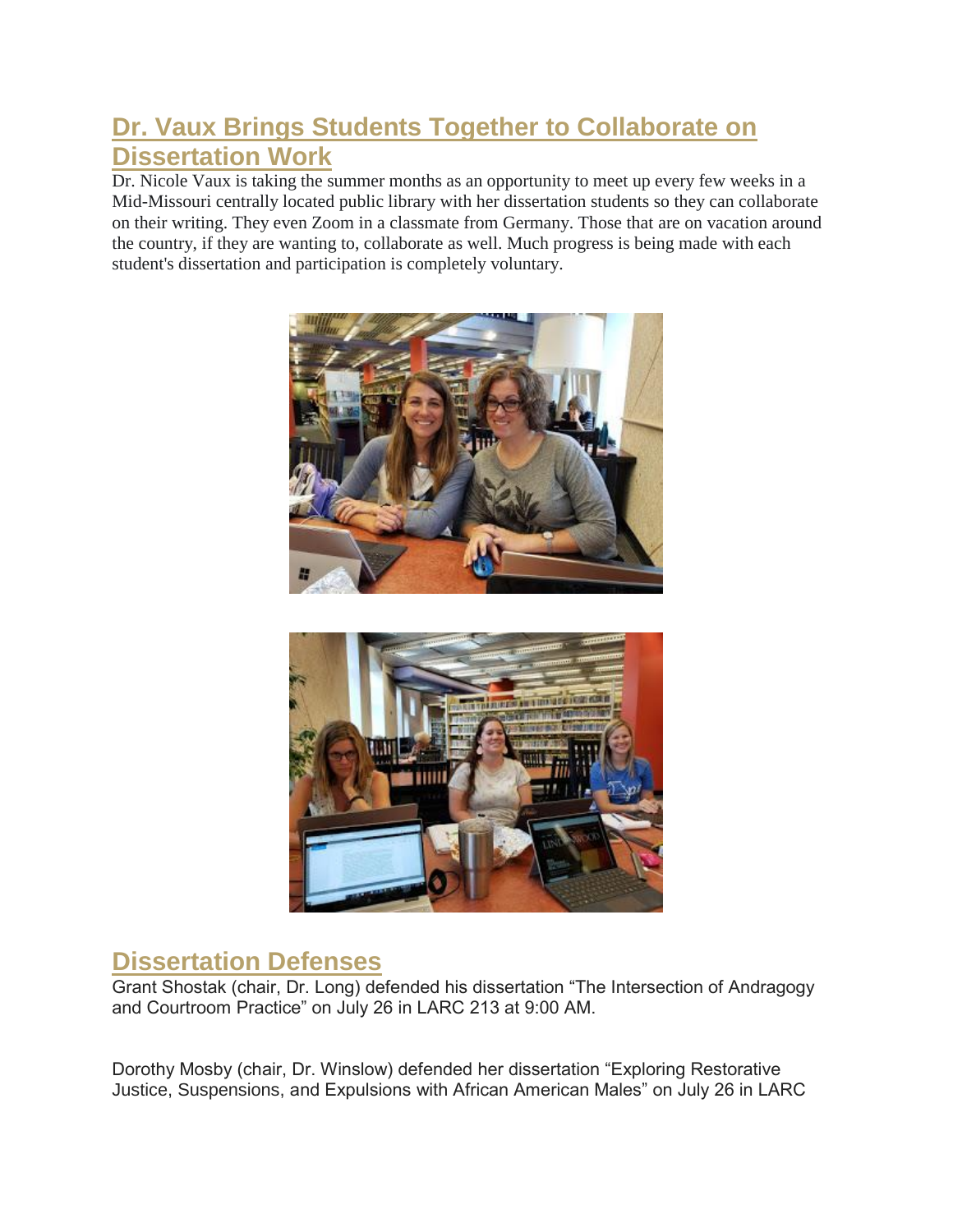213 at 10:00 AM.

Deb Curran (chair, Dr. Giuseffi) defended her dissertation "A Qualitative Investigation of the Andragogical Teaching Methods Used in Adult Group Piano/Organ Instruction" on July 26 in LARC 213 at 11:00 AM.

## **[The Journal of Educational Research in Action: Call for](https://lindenwoodleadnews.blogspot.com/2019/08/the-journal-of-educational-research-in.html)  [Submissions](https://lindenwoodleadnews.blogspot.com/2019/08/the-journal-of-educational-research-in.html)**

The Journal of Educational Leadership in Action (ELA) is accepting submissions for its fall 2019 issue. ELA publishes in electronic format, peer-reviewed articles for use in educational leadership efforts. The journal's editorial staff seeks a wide range of articles that focus on timely and/or enduring topics relevant to educational leadership. At ELA, we are actively seeking articles related to research in educational leadership, which may include educational topics such as: administration, instruction, curriculum, assessment, adult learning, higher education, and international education. Authors may also submit book reviews and/or literary reviews.

Submission Guidelines: All manuscripts for ELA should be submitted electronically to: Editor Dr. Robyne Elder for the ELA, at relder@lindenwood.edu. The deadline for submissions is Friday, September 20, 2019 at 5:00 p.m. General Instructions: Submitted manuscripts will undergo blind peer-review. Manuscripts will be subject to initial editor screening to determine if the manuscript format (see below) is appropriate and content is promising. Once a manuscript successfully passes internal review, articles will then be subject to a blind peer review. As is customary in most scholarly publications, authors should be prepared to work with the editorial staff in revising manuscripts in accordance with editorial policy. Articles are reviewed in consideration of the following elements: ambiguity, complexity, relevance, and robustness.

Preparation of Manuscripts: All submissions should be divided into two documents. MAIN DOCUMENT: The main document should have all identifying information removed (no author or biographical information), but the following information should be included:

- Title: Include a descriptive title
- Abstract: Include a short 150 word abstract that is accurate, non-evaluative, coherent and readable, and concise. Abstracts for an empirical study, literature review, or book review should follow the sixth edition of the Publication Manual of the American Psychological Association (pp. 26-27).
- Length: The recommended length of the combined abstract, article, and references is between 3,000 and 8,000 words, or between 12-32 double-spaced pages.
- Text Sections: All sections should be typed in Times Roman font (12 pt.) with page numbers centered at the bottom of the page.
- References: References should follow the style in the sixth edition of the Publication Manual of the American Psychological Association.

SECOND DOCUMENT: The second document should include identifying information, namely: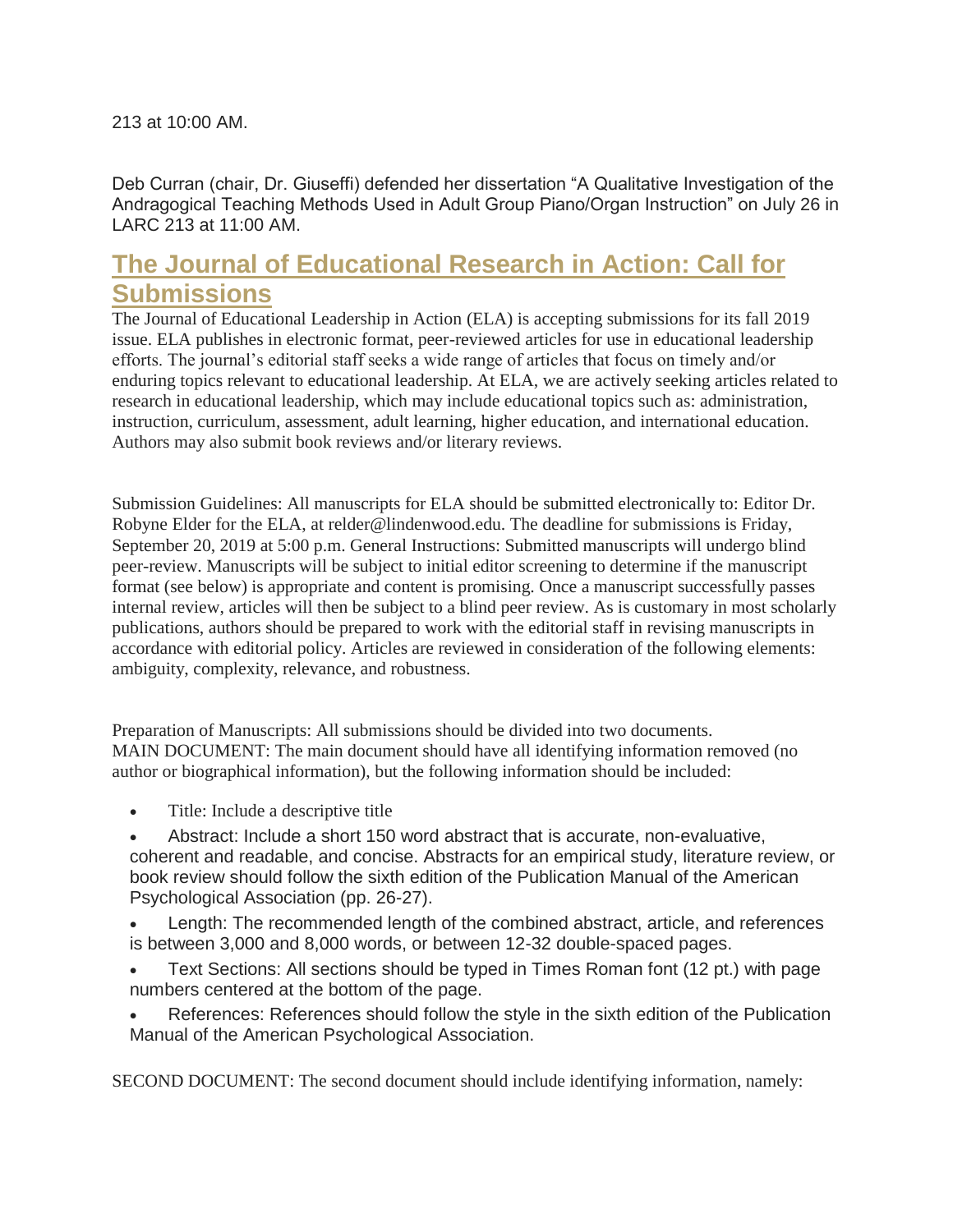- Author Information: Author(s) name and institutional affiliation
- Title: Include a descriptive title
- Biographical statement: Author(s) should provide a brief (2-3 sentences) biographical statement

Thank you for sharing your research with us!

## **[Drs. Wisdom and Leavitt Publish Handbook of Research on](https://lindenwoodleadnews.blogspot.com/2019/08/drs-wisdom-leavitt-and-bice-publish.html)  [Social Inequality & Education](https://lindenwoodleadnews.blogspot.com/2019/08/drs-wisdom-leavitt-and-bice-publish.html)**

Lindenwood University professors, Lynda Leavitt and Sherrie Wisdom recently published a Handbook of Research on Social Inequality and Education. The book is "a critical reference source that provides insights into social influences on school and educational settings. Featuring an array of topics including online learning, social mobility, and teacher preparation, this book is excellent for educational leaders, educational researchers, teachers, academicians, administrators, instructional designers, and teacher preparation programs." Please see below link for more information.

## <https://www.igi-global.com/Files/Ancillary/a591062e-ae9b-4469-a32c-74399814c4ac.pdf>

## **[Lindenwood Hosts "Think Like an Entrepreneur" Workshop](https://lindenwoodleadnews.blogspot.com/2019/08/lindenwood-hosts-think-like.html)**

Recently, Lindenwood hosted the Foundation for Economic Education's "Think like an Entrepreneur" workshop on campus. Students from the greater St. Louis area came together at the John W. Hammond Institute for Free Enterprise to discover and experience the "entrepreneurial mindset" and how they can use it to create value for themselves and their communities. Local entrepreneur [Tyler](https://hes32-ctp.trendmicro.com/wis/clicktime/v1/query?url=http%3a%2f%2fwww.emeraldcutslandscaping.com&umid=2875b0b9-d817-4f2f-b316-09db67af776e&auth=bc7ac43e330fa629f0cfb11786c85e83c10d06b8-15be9af341b3e2fb3da015787b26feb449f18516) Duty spoke to the students about his experience growing up with the "entrepreneurial mindset." Sharon Huber of *Mid Rivers Magazine* and *West Newsmagazine* promoted the Louis S. Sachs [Scholarship](https://hes32-ctp.trendmicro.com/wis/clicktime/v1/query?url=http%3a%2f%2fwww.progress64west.org&umid=2875b0b9-d817-4f2f-b316-09db67af776e&auth=bc7ac43e330fa629f0cfb11786c85e83c10d06b8-6d0e832d02a3c2df391a79efbfa042de42422e2b) for local St. Charles and West County high school seniors.

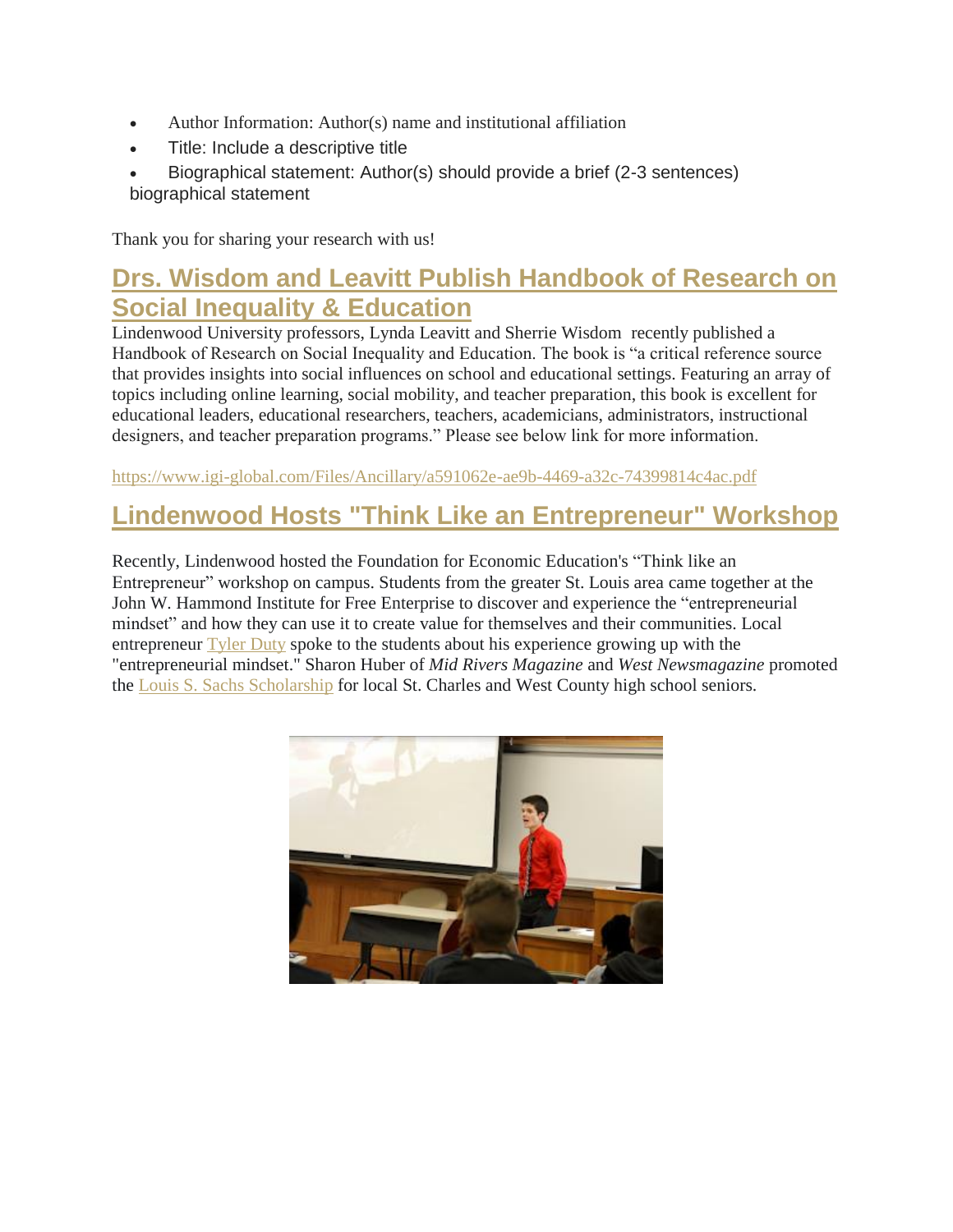



# **[Dr. Robyn Gordon, SOE Alumnus, named Dean of](https://lindenwoodleadnews.blogspot.com/2019/08/dr-robyn-gordon-soe-alumnus-named-dean.html)  [Technical Education](https://lindenwoodleadnews.blogspot.com/2019/08/dr-robyn-gordon-soe-alumnus-named-dean.html)**

School of Education's alumnus, Dr. Robyn Gordon, from the Southwest, Missouri extended sites, was just named Dean of Technical Education at Ozark Technical Community College. Congratulations Dr. Gordon.

[Click here to view the announcement!](https://news.otc.edu/gordon-named-dean-of-technical-education/)

## **[School of Education Welcomes New Behavior Analysis](https://lindenwoodleadnews.blogspot.com/2019/08/school-of-education-welcomes-new.html)  [Cohort](https://lindenwoodleadnews.blogspot.com/2019/08/school-of-education-welcomes-new.html)**

Dr. Pavone welcomed the new Lindenwood School of Education behavior analysis cohort on July 21st. This will be one of the first groups of students in the world to graduate under the new 5th edition task list requirements due to Lindenwood's early adoption of the 2022 standards. We are excited to see the impact this group will have as they make their journey towards becoming worldchanging behavior scientists!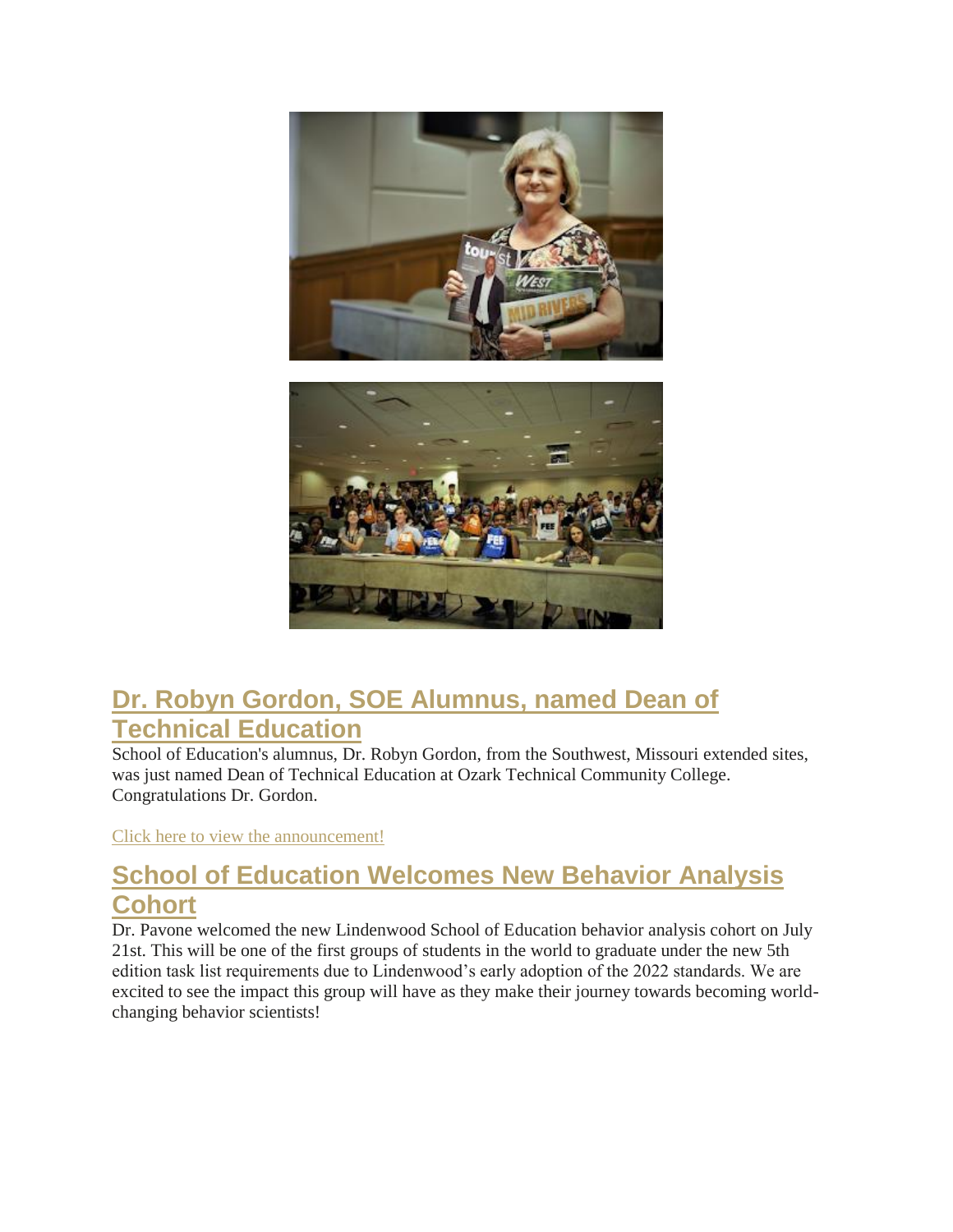

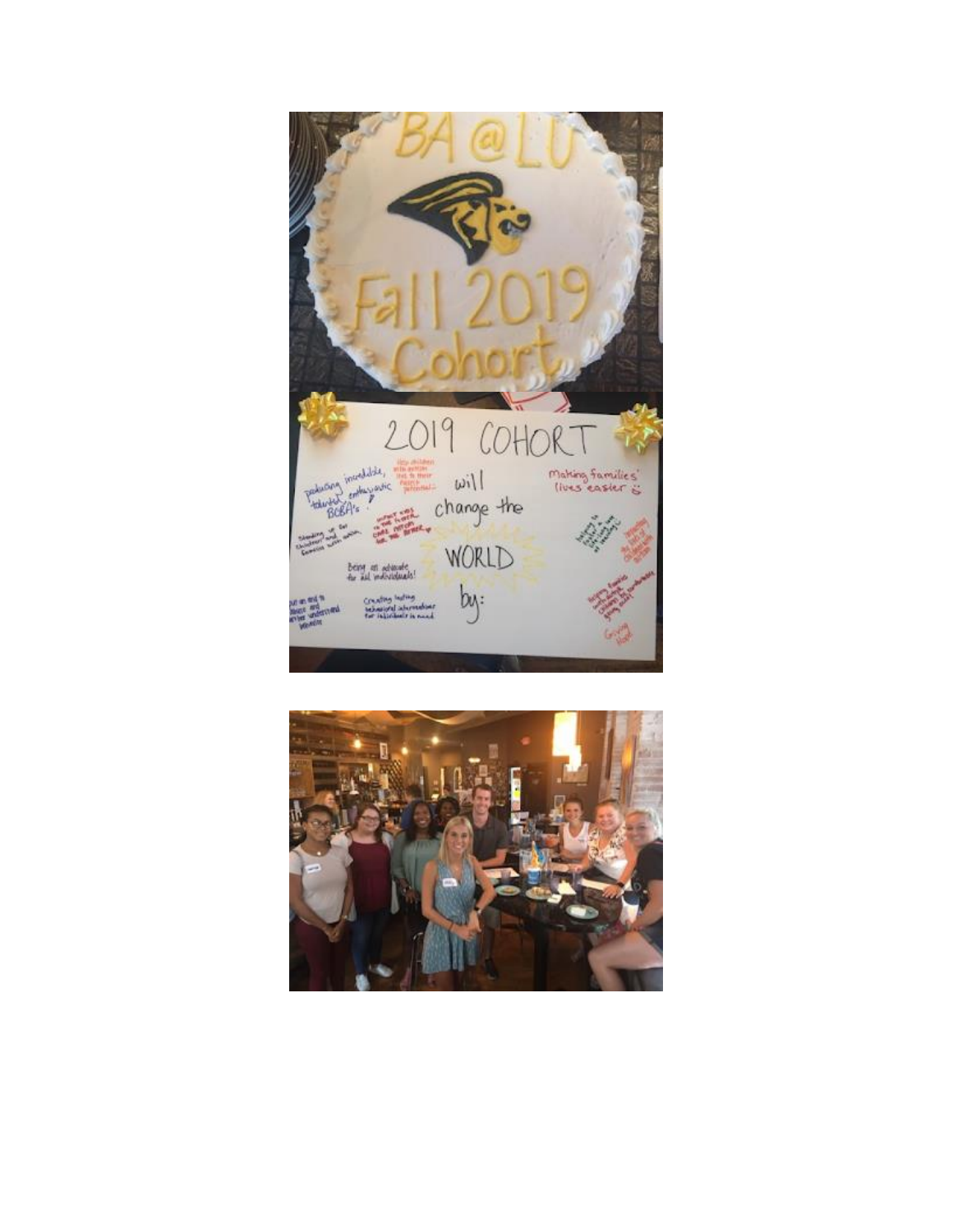

**[Check out what the ARCC Team Learned at the Missouri](https://lindenwoodleadnews.blogspot.com/2019/08/check-out-what-arcc-team-learned-at.html)  [NACADA Conference!](https://lindenwoodleadnews.blogspot.com/2019/08/check-out-what-arcc-team-learned-at.html)**